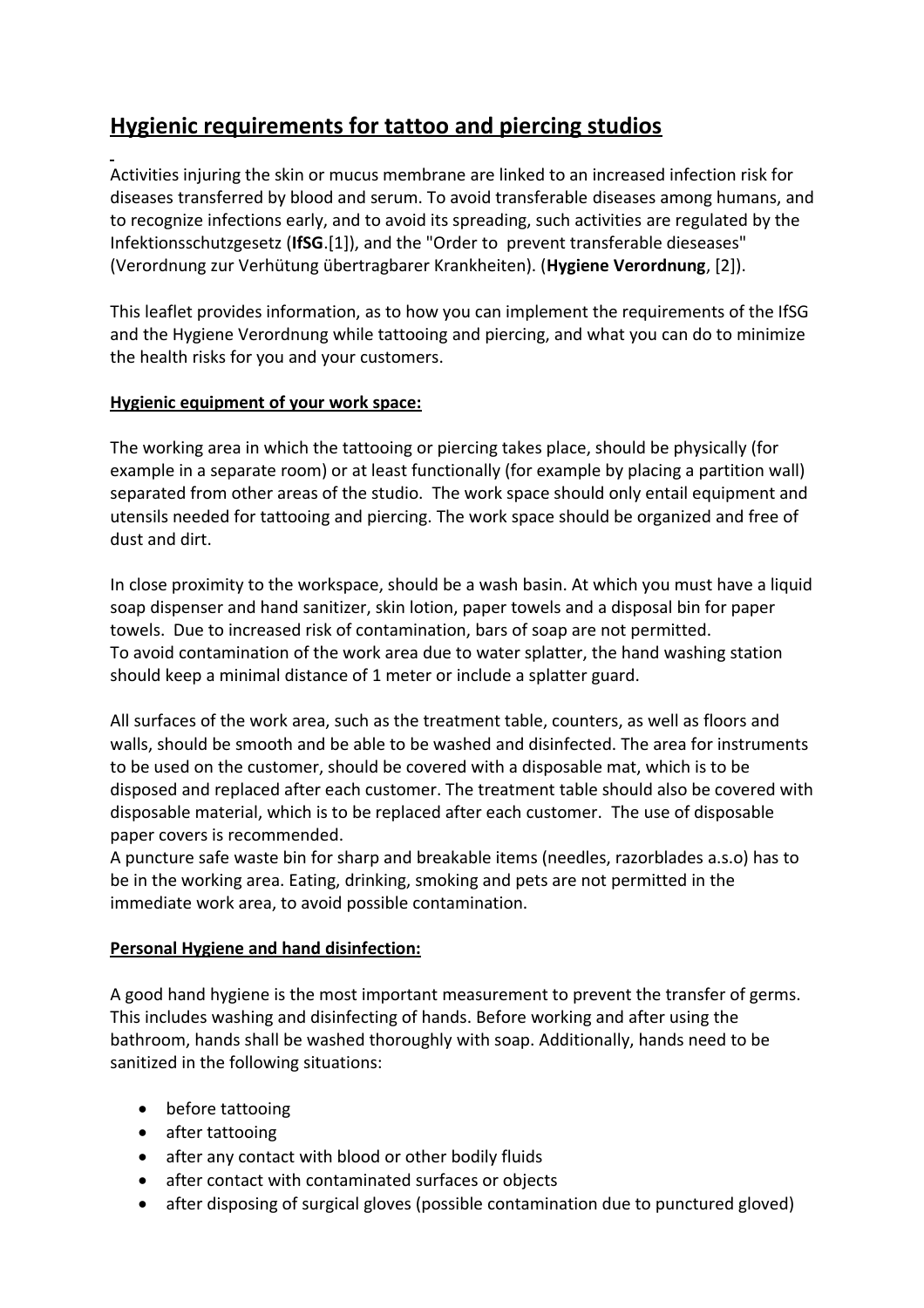The hand disinfection for tattooers and piercers is regulated by the law through the **Hygieneverordnung**. Therefore every tattooer and piercer has to be able disinfect his/her hands correctly. Several videos demonstrating the correct way can be found on the Internet (for example [http://krankenhaushygiene.de/informationen/videos/\)](http://krankenhaushygiene.de/informationen/videos/).

Fill the dry palm of your hand with 3-5 ml undiluted disinfection agent, then rub both hands thoroughly, especially the back of your hands and finger nails. The manufacturers recommended exposure time is to be followed (generally 30 seconds). Hands are to be kept moist during this time.

The hand disinfection agent should be one that is proven to be effective. A list of such agents can be found at the Verbund für angewandte Hygiene (VAH, [www.vah-online.de\)](http://www.vah-online.de/). If an agent is listed here, it is commonly marked on the product itself, as well as mentioned in the user's information.

During tattooing, surgical gloves must be worn. These are to be replaced after each customer, as well as after becoming dirty or punctured.

## **Cleaning of the skin area:**

The area to be pierced or tattooed has to be carefully shaved, cleaned and disinfected. For each customer, a new disposable razor must be used. The skin must be dry before disinfecting. Only disinfectant that have been approved may be used. The disinfectant must be applied undiluted and according to the manufactures recommendation, and may be sprayed on, or applied with a sterile pad. During the exposure time the affected area is to be kept moist. The cleaning of the skin during and after tattooing should be done with sterile water or other sterile liquids.

After tattooing or piercing, it is preferred to apply sterile bandaging. Since it is common to apply a healing ointment and saran wrap after tattooing, one should at least follow antiseptic procedures.

#### **Important:**

**Disinfecting agents are only to be used in their original packaging. The transfer into another container is not permitted.** 

**Since it is used on humans, it is considered medication. The act of refilling a disinfectant, creates the chance of contamination with germs, as well as it being considered the production of medication under law, and you can be held liable for the product you are using.** 

#### **Instruments:**

Objects penetrating skin or mucus membrane, and therefore have contact with the blood stream, have to be sterilized. This is also stated in the *Hygieneverordnung*,, and executed by law. This includes objects and equipment such as Tattoo needles and cannulas used for piercing, as well as the jewelry to be used.

Since the correct cleaning, disinfecting and sterilization of reusable instruments is hard, expensive and time consuming, it is recommended to use disposable instruments.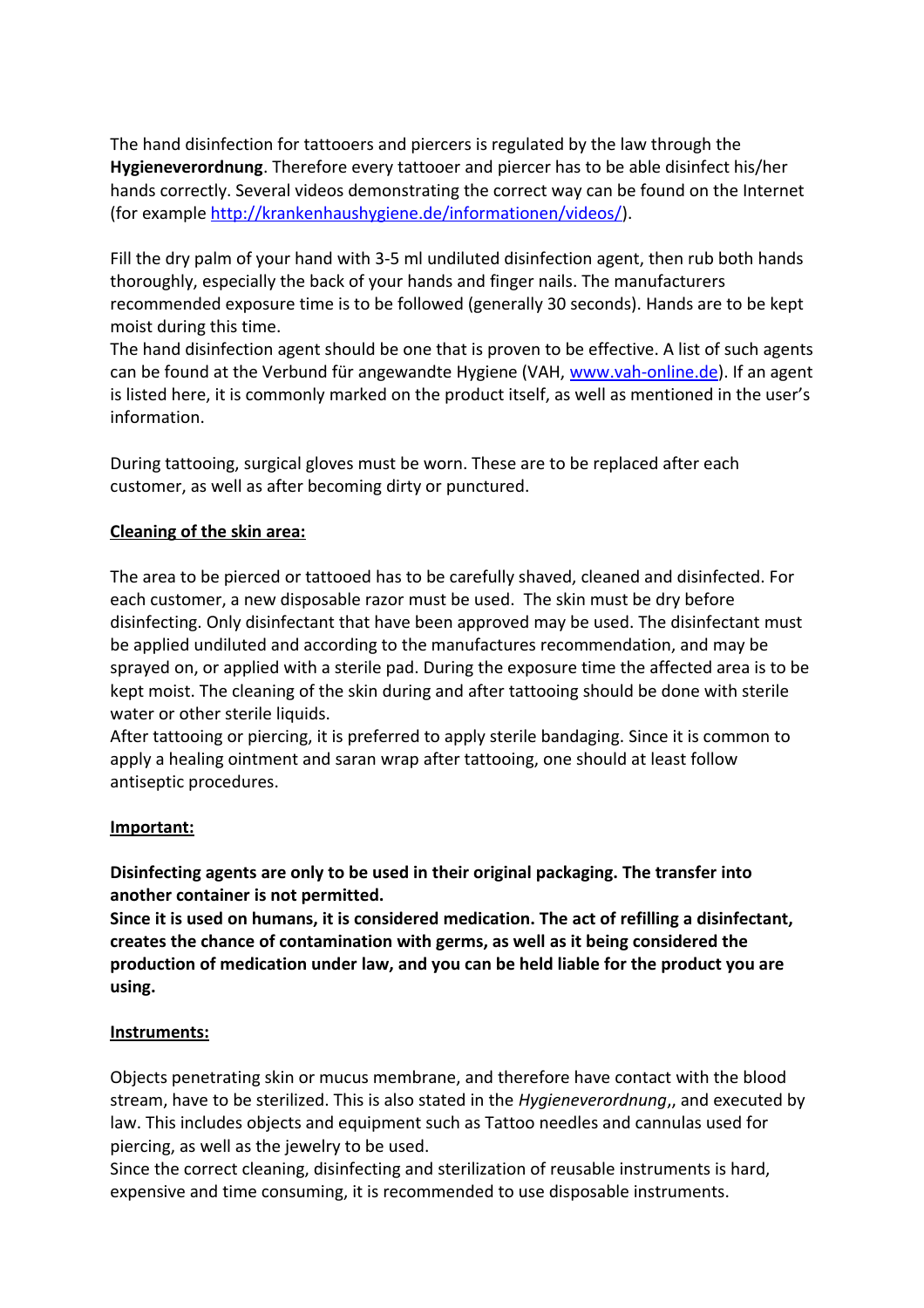#### **Needles must be sterile and disposable !**

Instruments that do not penetrate, but potentially injure skin or membrane, or can be in contact with broken skin, are to be cleaned and disinfected. Such instruments are needle holder, handles, tweezers, pliers a.s.o.

The tattoo machine may not get in direct contact with skin or membrane but could be contaminated with blood and ink through the handling of the tattooer. An adequate cleaning of these machines is hard, if not impossible with most models. It is recommended that the machine is wiped down with disinfectant after each customer. To prevent contamination, the machine and its power cord should be wrapped in foil. After each use the foil is removed and the machine cleaned and wiped down with a disinfectant. The disinfection of the machine is still necessary, since foil is never 100% dense.

## **Storing of equipment:**

To avoid the contamination of the work area the instruments should be kept in a separate room or separate area. Cleaning areas should be physically separated from the working area. All surfaces should be smooth and easy to clean and disinfect and should always be done in the following order **Cleaning - Disinfection – Sterilization**. **Cleaning:**

Cleaning can be manually performed with cleaning brushes or with an ultrasonic cleaner. When using an ultrasonic cleaner the instructions of the manufacturer are to be followed. The use of ultrasonic cleaner does not replace the disinfection! After each cleaning the instruments are to be rinsed with tap water and thoroughly dried.

Disinfection requires the cleaned instruments to be placed in a tub filled with disinfectant. It is important that the instruments are completely covered and won´t have air getting to them. Jointed instruments are to be placed in an open position, and hollow instruments are to be flushed. The manufactures recommendations in regard to concentration, temperature and exposure, as well as in regards to the effect on the material have to be considered and followed. The exceeding of the recommended concentration or exposure time, can lead to the corrosion and shortening of its life time. The disinfectant must be replaced after each workday, or when it appears to be dirty. After the recommended exposure time, the instruments are to be rinsed with tap water and dried.

When choosing a disinfectant, ensure that it has been approved (for example VAH-List) and that it has been deemed effective against Hepatitis B, Hepatitis C and HIV.

# **Sterilization:**

The best way to sterilize, is the steam sterilization 134° C. This sterilization process ensured a higher safety and better checking of the sterilization process. A "Dampfkleinsterilisator, Klasse N to B" with automated documentation of the sterilization parameters. Alternatively hot-air sterilization at 180 C can be used still now in tattoo and piercing studios. But this is not suitable for hollow instruments.

For the used instruments and equipment, an appropriate, approved, and validated sterilization process is to be used. **Validated processes are such where the effectiveness has been tested and confirmed**. The maintenance and testing of functionality of the machines should be done regularly and follow the manufacturers recommendations.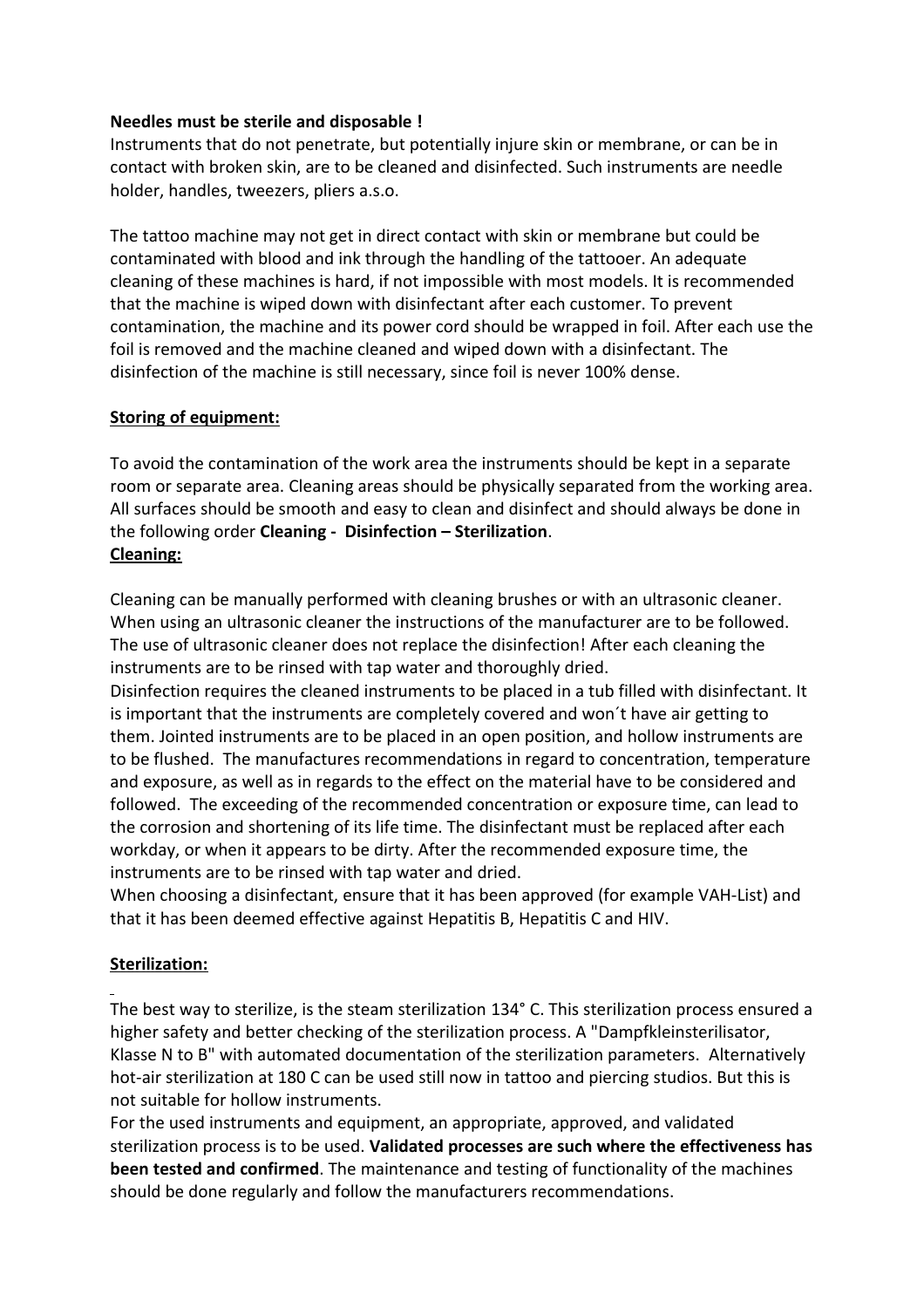Every sterilized item must be marked with sterilization date, content and batch number. Basic instructions regarding the handling of products which get into contact, or puncture with skin and membranes can be found on the homepage of the Robert-Koch-Institute. Detailed instructions in regard to the keeping of instruments, can also be found in the "Rahmenhygieneplan des Laenderarbeitskreises".

# **Cleaning and disinfection of surfaces.**

The working premises must be free of dust and dirt. Surfaces encountering costumers or used instruments have to be wiped with a disinfectant after each costumer. Surfaces like floors need to be cleaned daily or when they appear to be dirty, the work area wiped with disinfectant.

A suitable surface disinfectant should be used meeting the requirements (VAH list) and has been proven effective to Hep B, Hep C virus and HIV.

Opened disinfectants should be marked with opening and expiration date. Recommended is the use of disposable towel dispensers. In hard to reach areas, spray disinfectants may be used, otherwise wiping the objects, is more desirable. Solutions containing alcohol may be flammable and possibly harmful if inhaled.

# **Pigments:**

All inks and pigments should be stored in a closed drawer or cabinet. The expiration date after opening should not be surpassed. The needed inks must have decanted in single use container for each costumer and discarded after tattooing. Disposable containers need to be stored dust and contamination free.

## **Consultation of customers:**

According to legal law, tattooing and piercing is considered a mayhem. Therefor every costumer must be informed before tattooing or piercing, about procedure, possible risks and correct aftercare.

Under age costumers are required to provide a parental consent.

## **Vaccination:**

Since there is an increased risk for Hepatitis B infection, due to possible contact with blood and body fluids. The Robert Koch Institute (**Krinko**) recommends for people working in profession with risk, a Hep B vaccination.

## **Quality Management:**

We recommended a hygiene standard in writing to avoid infections. These should cover the following areas:

- Personal hygiene
- General hygiene measures
- Reprocessing of instruments